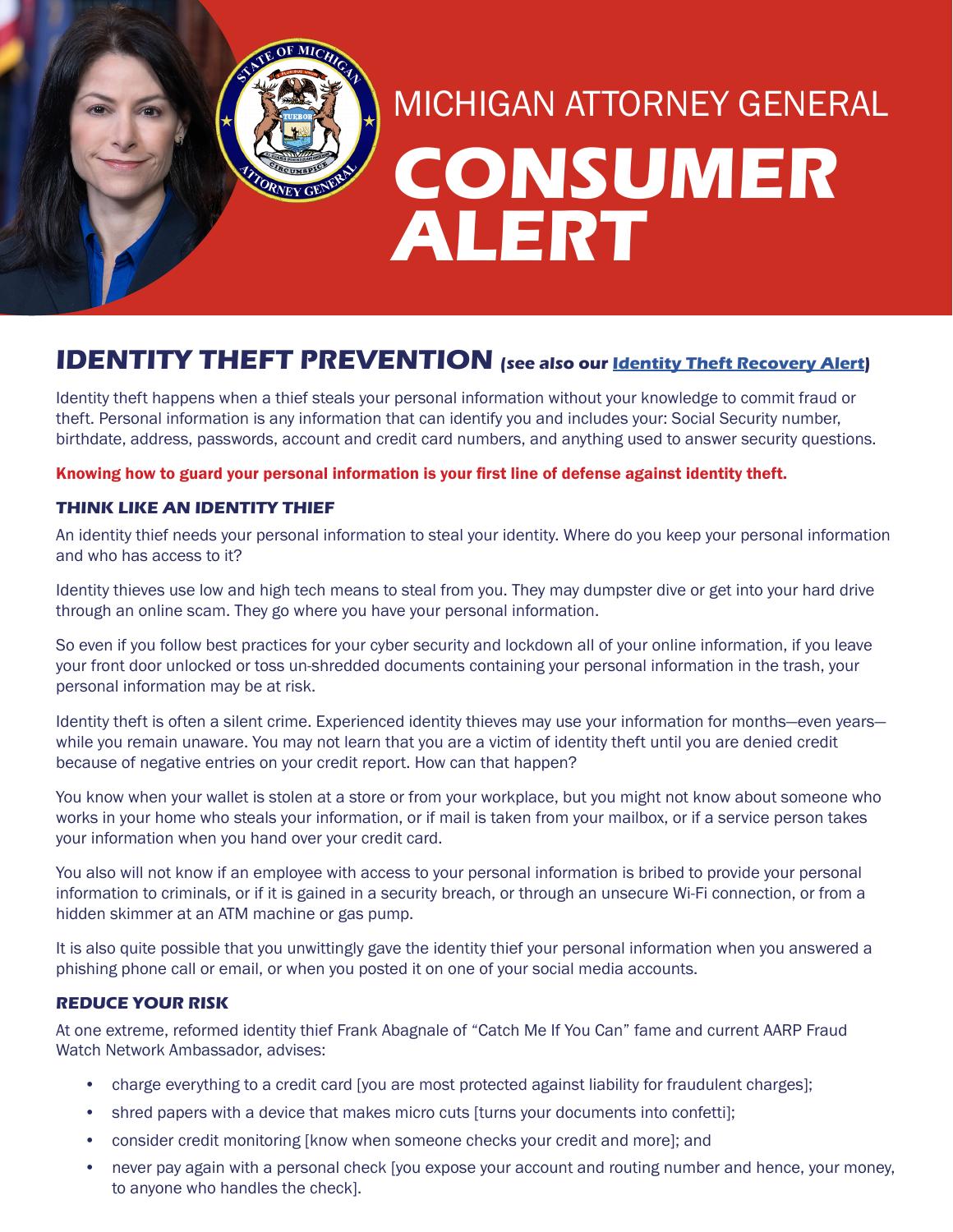While that may be sage advice, it is not necessarily practical or optional for all. Here is a list of 20 things everyone can do:

- 1. Don't disclose personal information unless you know who you're giving it to, for what purpose, and how it will be protected.
- 2. Secure your Social Security card: don't carry it with you.
- 3. Carefully and promptly review statements for unauthorized charges or fraudulent use.
- 4. Shred all mail and other documents containing your personal information before discarding them.
- 5. Keep sensitive documents in a safe place at home.
- 6. Cancel all credit cards that you do not use.
- 7. Protect your mail: collect it promptly; place a hold on it while you are away; and don't use insecure mailboxes.
- 8. [Stop receiving pre-approved credit offers in the mail](http://www.optoutprescreen.com/) by visiting optoutprescreen.com or by calling 888-5-OPTOUT (888-567-8688).
- 9. Other types of information-sharing that consumers may request businesses to block are listed on the World [Privacy Forum's "Top Ten Opt-Out" web page.](https://www.worldprivacyforum.org/2015/08/consumer-tips-top-ten-opt-outs/)
- 10. [Register with the Federal Trade Commission's \(FTC\) national do-not-call list](https://www.donotcall.gov/) to reduce telemarketing calls; online or by calling toll-free 888-382-1222.
- 11. Keep a secure master list or photocopies of important identification and account numbers, including the phone numbers of the customer service fraud departments of your card issuers.
- 12. Keep your passwords in a safe location. Don't record them on anything you carry with you. Never keep passwords or PINs near cards or documents identifying the account to which they belong.
- 13. Follow best practices online. Only connect to secure websites through secure internet connections; use twofactor authentication that requires the user to enter a one-time code each time they log into their account; update sharing and firewall settings; and consider using a virtual private network (VPN) if you use a public server or free Wi-Fi.
- 14. Create strong passwords. Experts recommend phrases or sentences with at least one randomly placed special character. (e.g., "Ireallllly%lovehamsandwiches" )
- 15. Use and maintain anti-virus software and a firewall.
- 16. Enable security features on mobile devices especially if you have contacts, banking websites and applications saved.
- 17. Do business with reputable companies—local and online. Verify secure websites and watch for phishing solicitations.
- 18. Check privacy policies. Know how a company will use or distribute your information: opt-out of allowing any company to share your information when you can.
- 19. Watch what you post on social media. Identity thieves are skilled at piecing together information from a variety of sources. Do not post personal information in public forums.
- 20. [Order your free credit report](https://www.annualcreditreport.com/index.action) from each of the three major credit-reporting agencies every year. Make sure it is accurate. Order one report from a different company every four months. You can order it free from annualcreditreport.com.

# **IDENTITY THEFT PREVENTION SERVICES**

Companies may advertise that they provide identity theft prevention services, but no service can protect you from having your personal information stolen. What these companies can offer are monitoring and recovery services.

*Monitoring services* watch for signs that an identity thief may be using your personal information.

*Recovery services* help you deal with the effects of identity theft after it happens. (See the Attorney General's [Consumer Alert, Identity Theft Recovery.](http://www.michigan.gov/documents/ag/ID_Theft_Recovery_final_608965_7.pdf))

Monitoring and recovery services are often sold together and may include options like regular access to your credit reports or credit scores.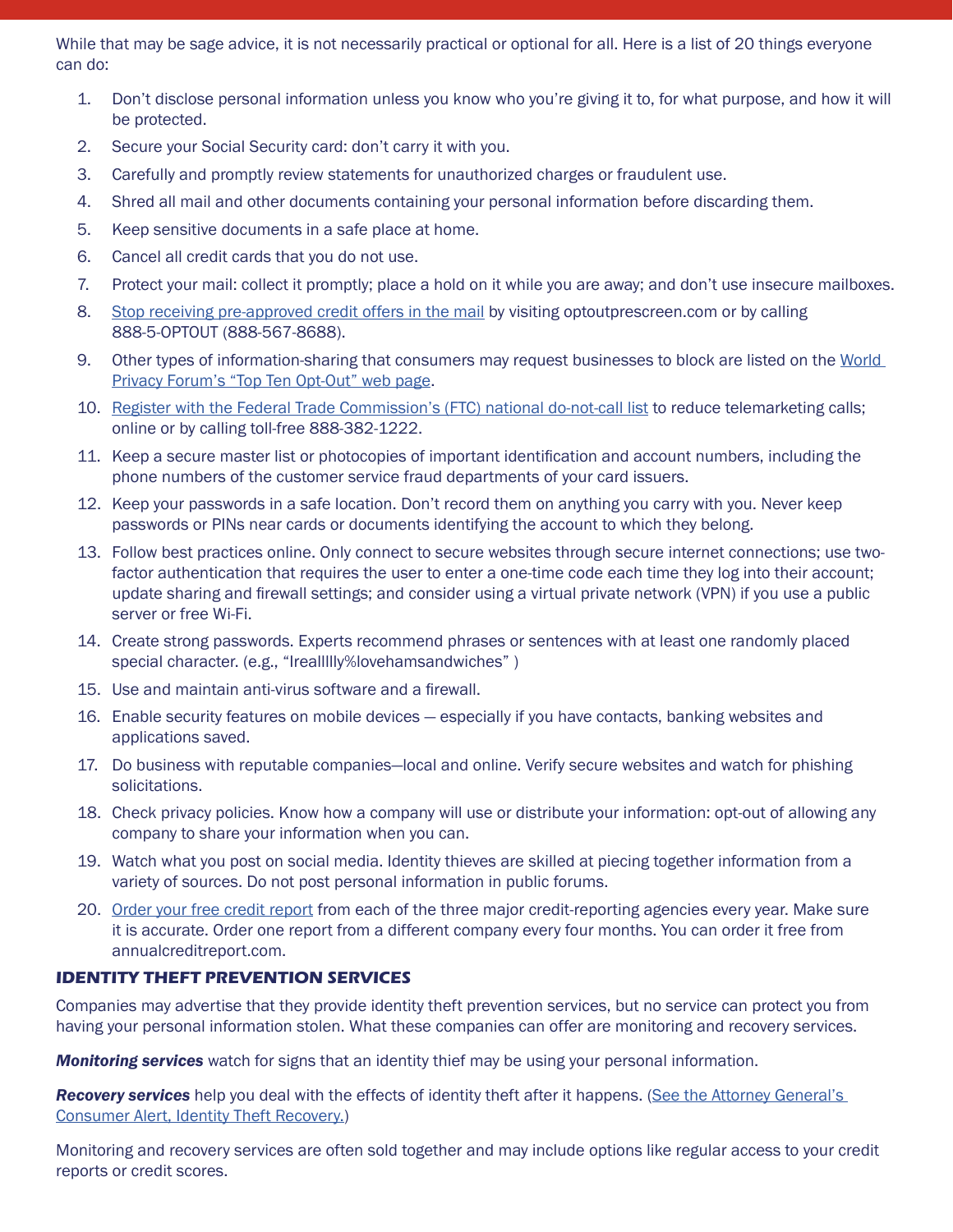### **CREDIT MONITORING SERVICES**

Credit monitoring is a service that tracks your credit report and alerts you whenever a change is made. This gives you the opportunity to confirm the accuracy of the change and, if needed, contest any inaccuracy.

The specifics of any service depend on the provider; however, most notify you of any changes to your credit report within 24 hours.

The type of changes you can expect to receive alerts about include: hard inquiries, which are made when a credit card or loan application is submitted in your name; new accounts, which generate a note on your report whenever a new credit card or loan is opened in your name; changes to any existing accounts; and address changes.

Some companies extended their services to include non-credit red flags that monitor sex-offender registries, bankaccount activity, or payday-loan applications. (See identity-monitoring services below.)

Credit monitoring companies may offer "free" trial periods followed by an expensive automatic renewal that can be difficult to cancel.

Credit monitoring only warns you about activity that shows up on your credit report — and many types of identity theft won't appear. For example, credit monitoring won't tell you if an identity thief withdraws money from your bank account or uses your Social Security number to file a tax return and collect your refund.

Some services only monitor your credit report at one of the Credit Reporting Agencies (CRAs). So, for example, if your service only monitors TransUnion, you won't be alerted to items that appear on your Equifax or Experian reports.

Prices for credit monitoring vary widely, so it pays to shop around.

Before you sign up for credit monitoring services, the Attorney General recommends you ask these questions to any provider you are considering:

- Which credit bureaus do you monitor?
- How often do you monitor reports? Some monitor daily; others are less frequent.
- What access will I have to my credit reports? Can I see my reports at all three credit bureaus? Is there a limit to how often I can see my reports? Will I be charged a separate fee each time I view a report?
- Are other services included, such as access to my credit score?

### **FRAUD-DETECTION OR IDENTITY-MONITORING PLANS**

A fraud-detection or identity-monitoring plan goes beyond credit monitoring and fraud-alert services by checking other "public" records, such as criminal records, official filings regarding real estate transactions, employment records associated with your Social Security number, as well as some other places your information may appear, which could include chat rooms and national databases containing credit card applications.

Many of the steps included in fraud-detection plans can be taken by consumers without charge.

Further, fraud-detection services do not prevent ID theft and may not catch certain activity, such as medical ID theft and "fragmented" credit files (which are created when a thief combines your Social Security number with a different name and address to invent a new identity).

Before you sign up for fraud-detection services, the Federal Trade Commission recommends you ask these questions to any provider you are considering:

- What kinds of information do you check, and how often? For example, does the service check databases that show payday loan applications to see if someone is misusing my information to get a loan?
- What personal information do you need from me and how will you use my information?
- Are other services included with the identity-monitoring service? Do they cost extra?

#### **ID THEFT INSURANCE**

Identity theft insurance generally covers only out-of-pocket expenses directly associated with reclaiming your identity. Typically, these expenses are limited to things like postage, copying and notary costs. Less often, the expenses might include lost wages or legal fees. The insurance generally doesn't reimburse you for any stolen money or financial loss resulting from the theft.